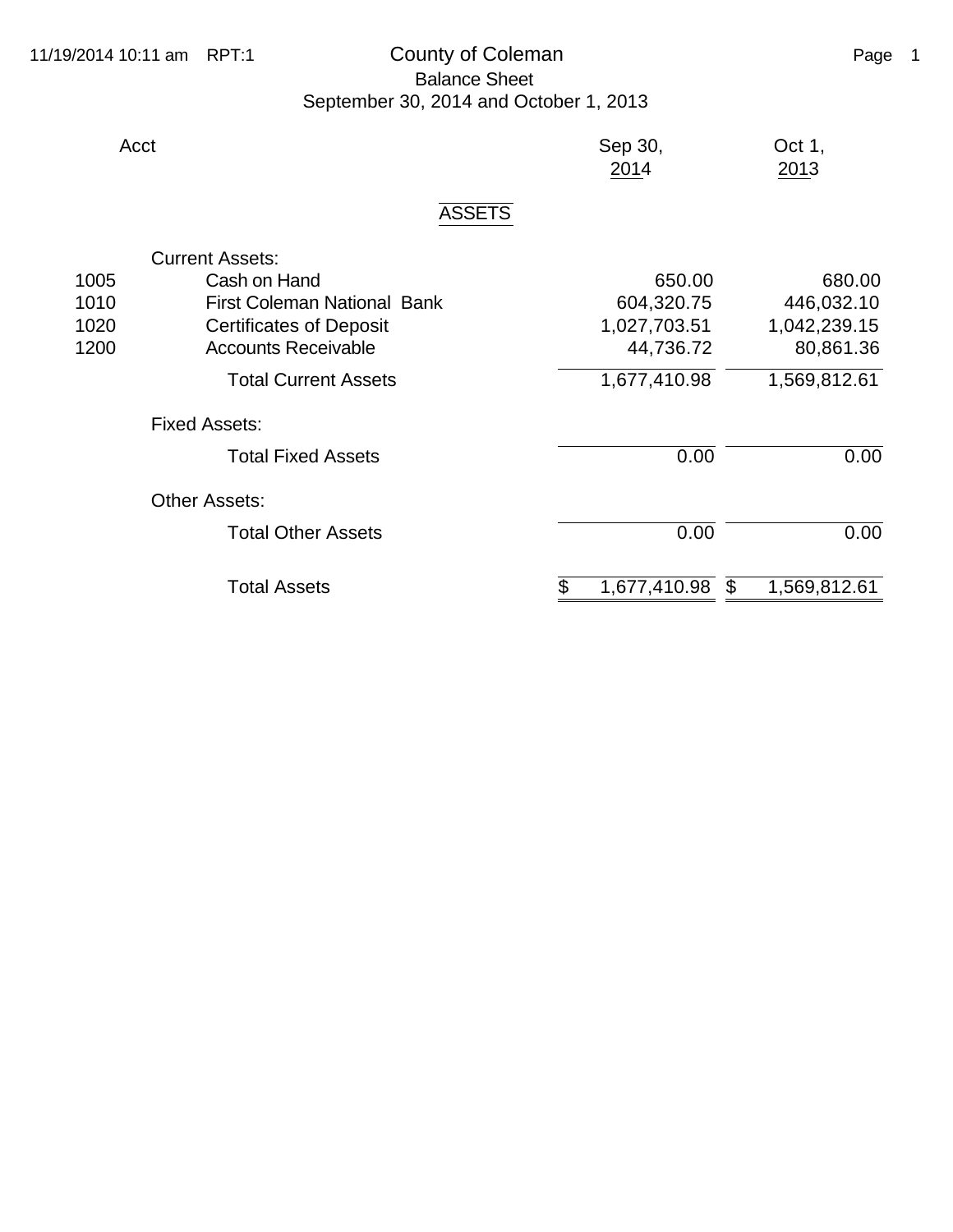## 11/19/2014 10:11 am RPT:1 County of Coleman Counter and Page 2 Balance Sheet September 30, 2014 and October 1, 2013

| Acct |                                       | Sep 30,<br>2014 | Oct 1,<br>2013 |
|------|---------------------------------------|-----------------|----------------|
|      | Liabilities & Equity                  |                 |                |
|      | Liabilities:                          |                 |                |
| 2000 | <b>Accounts Payable</b>               | 89,373.75       | 212,152.93     |
| 2015 | <b>Insurance Payable</b>              | 0.00            | 2.52           |
| 2016 | Guardian Insurance Payable            | 0.00            | (0.27)         |
| 2030 | <b>Birth Certificate Fees</b>         | 104.40          | 95.40          |
| 2040 | Marriage License Fees                 | 552.50          | 312.50         |
| 2045 | D.P.S. Arrest Fees                    | 130.00          | 178.00         |
| 2050 | <b>T.P.W. Arrest Fees</b>             | 54.57           | 39.42          |
| 2056 | <b>EMS Trauma Fund</b>                | 446.01          | 344.13         |
| 2076 | <b>Juror Reimbursement Fee</b>        | 675.93          | 834.37         |
| 2078 | <b>Judicial Support Fee-Criminal</b>  | 1,114.20        | 1,551.10       |
| 2079 | <b>Judicial Support Fee-Civil</b>     | 1,502.21        | 1,753.50       |
| 2080 | <b>Bail Bond Fees</b>                 | 715.50          | 762.30         |
| 2082 | <b>Appellate Judicial System Fee</b>  | 35.00           | 0.00           |
| 2105 | 1-1-04 Forward Fees                   | 7,103.52        | 9,027.75       |
| 2106 | Criminal -Judicial Fund               | 95.70           | 41.16          |
| 2107 | Probate - Judicial Fund               | 320.00          | 320.00         |
| 2108 | Civil-Judicial Fund                   | 200.00          | 360.00         |
| 2110 | <b>State Traffic Fee</b>              | 3,163.50        | 4,218.00       |
| 2111 | <b>D.Court Filing Fees-Divorce</b>    | 447.50          | 671.25         |
| 2112 | D.Court Filing Fees-Other             | 880.34          | 1,027.00       |
| 2116 | <b>District Court-Family Fee</b>      | 45.00           | 0.00           |
| 2118 | <b>Indigent Defense Fee</b>           | 293.93          | 163.33         |
| 2119 | <b>Time Payment Fees</b>              | 266.71          | 297.23         |
| 2121 | <b>Justice Court-Indigent</b>         | 91.20           | 53.20          |
| 2123 | <b>County Court Civil-Indigent</b>    | 47.50           | 85.50          |
| 2124 | Probate-Indigent                      | 76.00           | 76.00          |
| 2127 | <b>Indigent Legal Services Fee</b>    | 249.54          | 296.87         |
| 2128 | Drug Court Program                    | 484.52          | 314.70         |
| 2129 | <b>Moving Violation Fees</b>          | 10.21           | 6.16           |
| 2179 | DistClrk Criminal Indigent Fee        | 21.60           | 0.00           |
| 2181 | <b>County Court E-File-Criminal</b>   | 40.40           | 0.00           |
| 2182 | J. P. Court E-File                    | 1,241.00        | 0.00           |
| 2183 | <b>District Court E-File-Civil</b>    | 380.00          | 0.00           |
| 2184 | <b>County Court E-File-Civil</b>      | 260.00          | 0.00           |
| 2185 | <b>Truancy Prevent. and Diversion</b> | 288.00          | 0.00           |
| 2510 | N. P. - Caterpillar Financial         | 266,605.30      | 296,334.35     |
| 2520 | Notes Payable-CAT Financial           | 199,960.99      | 213,128.27     |
| 2530 | Notes Payable-CAT Financial Co        | 48,604.71       | 52,667.19      |
|      |                                       |                 |                |

Total Liabilities 625,881.24 797,113.86